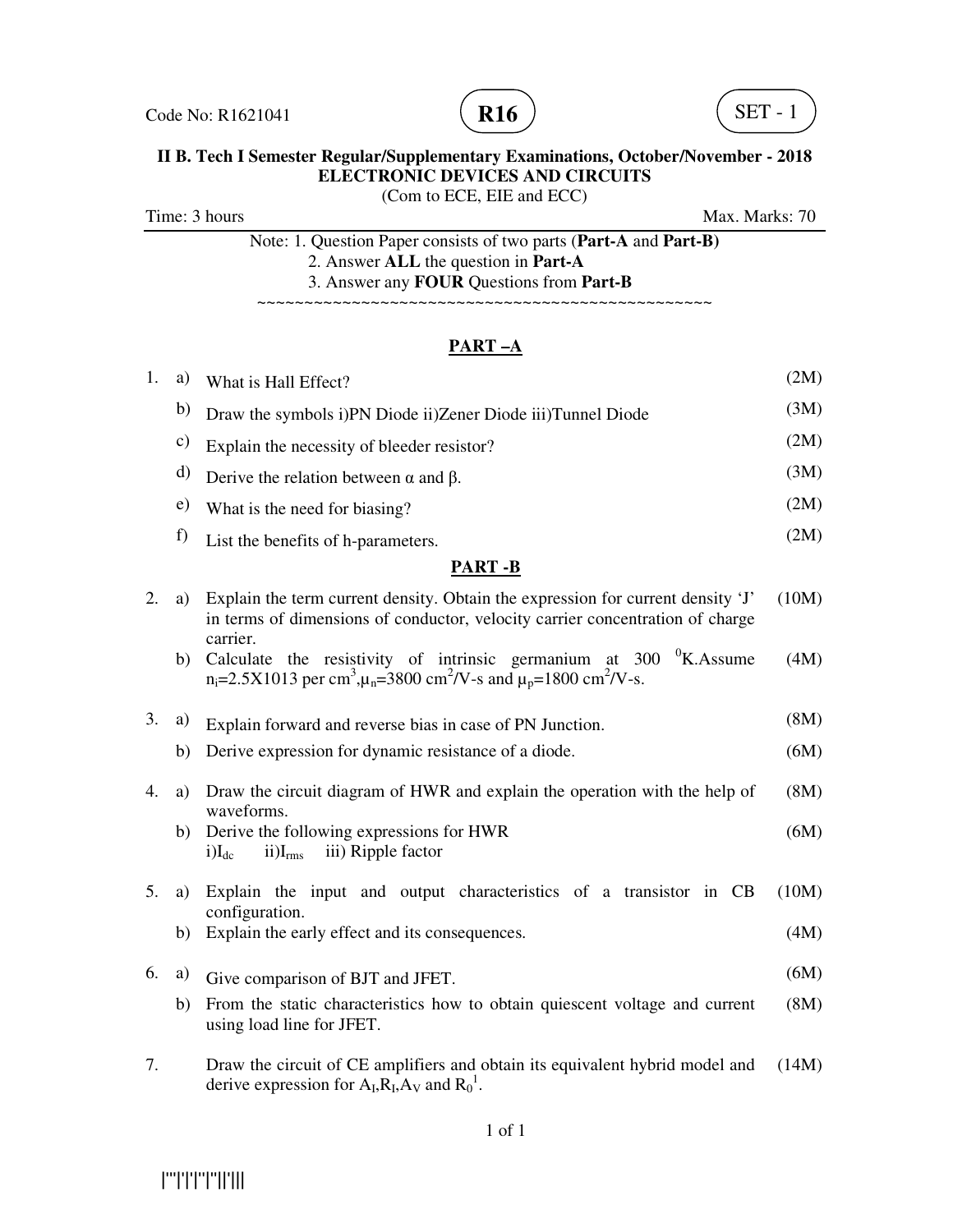



(Com to ECE, EIE and ECC)

| Time: 3 hours |  |  |
|---------------|--|--|
|               |  |  |

 $\text{Max. Marks: } 70$ 

Note: 1. Question Paper consists of two parts (**Part-A** and **Part-B)** 2. Answer **ALL** the question in **Part-A** 3. Answer any **FOUR** Questions from **Part-B**

~~~~~~~~~~~~~~~~~~~~~~~~~~~~~~~~~~~~~~~~~~~~~~~~

| 1. | a)            | Explain law of mass action.                                                                                                                                                                                                                                      | (2M)  |
|----|---------------|------------------------------------------------------------------------------------------------------------------------------------------------------------------------------------------------------------------------------------------------------------------|-------|
|    | b)            | List the applications of Diode.                                                                                                                                                                                                                                  | (3M)  |
|    | c)            | Define ripple factor.                                                                                                                                                                                                                                            | (2M)  |
|    | d)            | What is early effect?                                                                                                                                                                                                                                            | (2M)  |
|    | $\mathbf{e})$ | What is thermal runaway                                                                                                                                                                                                                                          | (2M)  |
|    | f)            | State Miller's theorem.                                                                                                                                                                                                                                          | (3M)  |
|    |               | <b>PART-B</b>                                                                                                                                                                                                                                                    |       |
| 2. | a)            | Derive expression for current density in terms of concentration of electrons,                                                                                                                                                                                    | (10M) |
|    | b)            | electron charge, mobility and electric field density<br>Calculate the resistivity of intrinsic germanium at $300\,$ $\,$ <sup>0</sup> K. Assume<br>$n_i=2.5X1013$ per cm <sup>3</sup> , $\mu_n=3800$ cm <sup>2</sup> /V-s and $\mu_p=1800$ cm <sup>2</sup> /V-s. | (4M)  |
| 3. |               | Derive diode current equation, interms of applied voltage.                                                                                                                                                                                                       | (14M) |
| 4. | a)            | Draw the circuit diagram of FWR and explain the operation with the help of<br>waveforms.                                                                                                                                                                         | (10M) |
|    | b)            | In a FWR using an LC filter L=10 H,C=100 $\mu$ F and RL=500 $\Omega$ .Calculate Idc,<br>Vdc, Ripple factor for an input of Vi=30 sin(100 $\pi$ t)V.                                                                                                              | (4M)  |
| 5. | a)            | Explain constructional features of depletion MOSFET and explain its basic<br>operation                                                                                                                                                                           | (10M) |
|    | b)            | What is reverse saturation current                                                                                                                                                                                                                               | (4M)  |
| 6. | a)            | Draw the circuit of self bias circuit and explain how to determine the values<br>of r1 and r2.                                                                                                                                                                   | (8M)  |
|    | b)            | Give comparison between E-MOSFET and D-MOSFET                                                                                                                                                                                                                    | (6M)  |
| 7. | a)            | Explain how FET can be used as an Amplifier                                                                                                                                                                                                                      | (6M)  |
|    | b)            | Draw and explain a small signal low frequency model for FET                                                                                                                                                                                                      | (8M)  |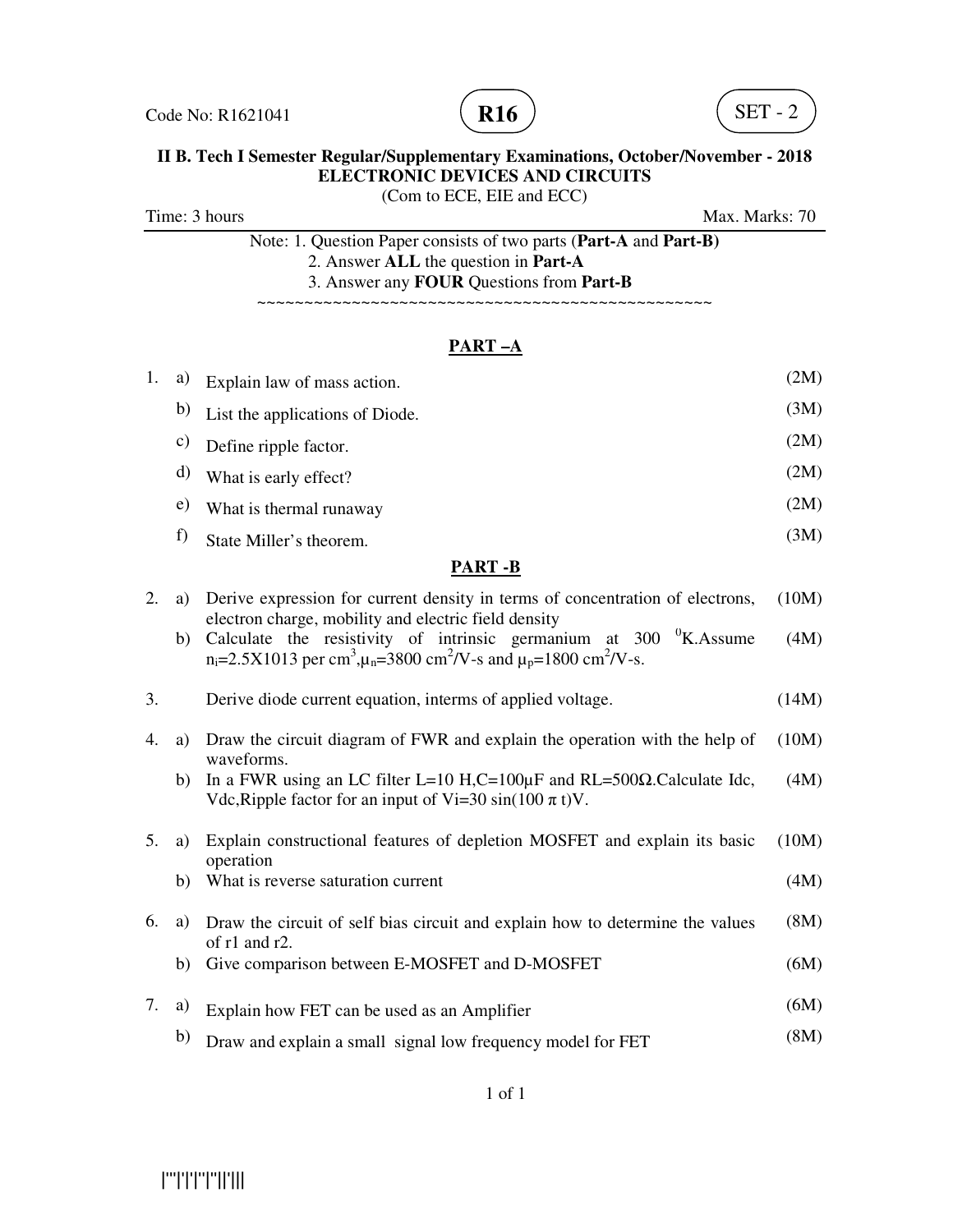



(Com to ECE, EIE and ECC)

Time: 3 hours Max. Marks: 70

Note: 1. Question Paper consists of two parts (**Part-A** and **Part-B)** 2. Answer **ALL** the question in **Part-A** 3. Answer any **FOUR** Questions from **Part-B**

~~~~~~~~~~~~~~~~~~~~~~~~~~~~~~~~~~~~~~~~~~~~~~~~

| 1. | a)            | Define Peak Inverse Voltage                                                                                                                  | (3M) |
|----|---------------|----------------------------------------------------------------------------------------------------------------------------------------------|------|
|    | b)            | Define Early effect?                                                                                                                         | (3M) |
|    | $\mathbf{c})$ | Name the transistor configuration which has high input impedance and<br>low output impedance                                                 | (2M) |
|    | d)            | Define B -cut-off frequency of CE amplifier                                                                                                  | (2M) |
|    | e)            | What is the need for biasing a transistor?                                                                                                   | (2M) |
|    | f)            | Discuss the influence of coupling capacitor on the low frequency response                                                                    | (2M) |
|    |               | <b>PART-B</b>                                                                                                                                |      |
| 2. | a)            | Derive the expression for Fermi level in P type and n type semiconductor                                                                     | (7M) |
|    | b)            | Classify the materials with the help of neat energy band diagrams                                                                            | (7M) |
| 3. | a)            | Derive the expression for transition capacitance of a diode                                                                                  | (7M) |
|    | b)            | Explain avalanche and zener breakdown mechanisms                                                                                             | (7M) |
| 4. | a)            | Derive the expression for ripple factor of fullwave rectifier with L-section<br>filter. Explain the necessity of a bleeder resistor.         | (7M) |
|    | b)            | Design a full wave rectifier with LC filter to provide an output voltage of<br>10v and a load current of 200 mA and ripple in limited to 2%. | (7M) |
| 5. | a)            | Draw the drain and transfer characteristics of depletion type MOSFET. Explain<br>clearly about different operating regions                   | (7M) |
|    | b)            | Explain how transistor acts as an amplifier                                                                                                  | (7M) |
| 6. | a)            | What do you mean by biasing? Derive the expression for stability factor of<br>selfbias circuit                                               | (7M) |
|    | b)            | Explain about thermal runaway and thermal resistance. Derive the condition<br>for thermal stability                                          | (7M) |
| 7. | a)            | List the advantages of FET over BJT.                                                                                                         | (7M) |
|    | b)            | Draw hybrid model of transistor and explain each h-parameter of CE<br>configuration?                                                         | (7M) |